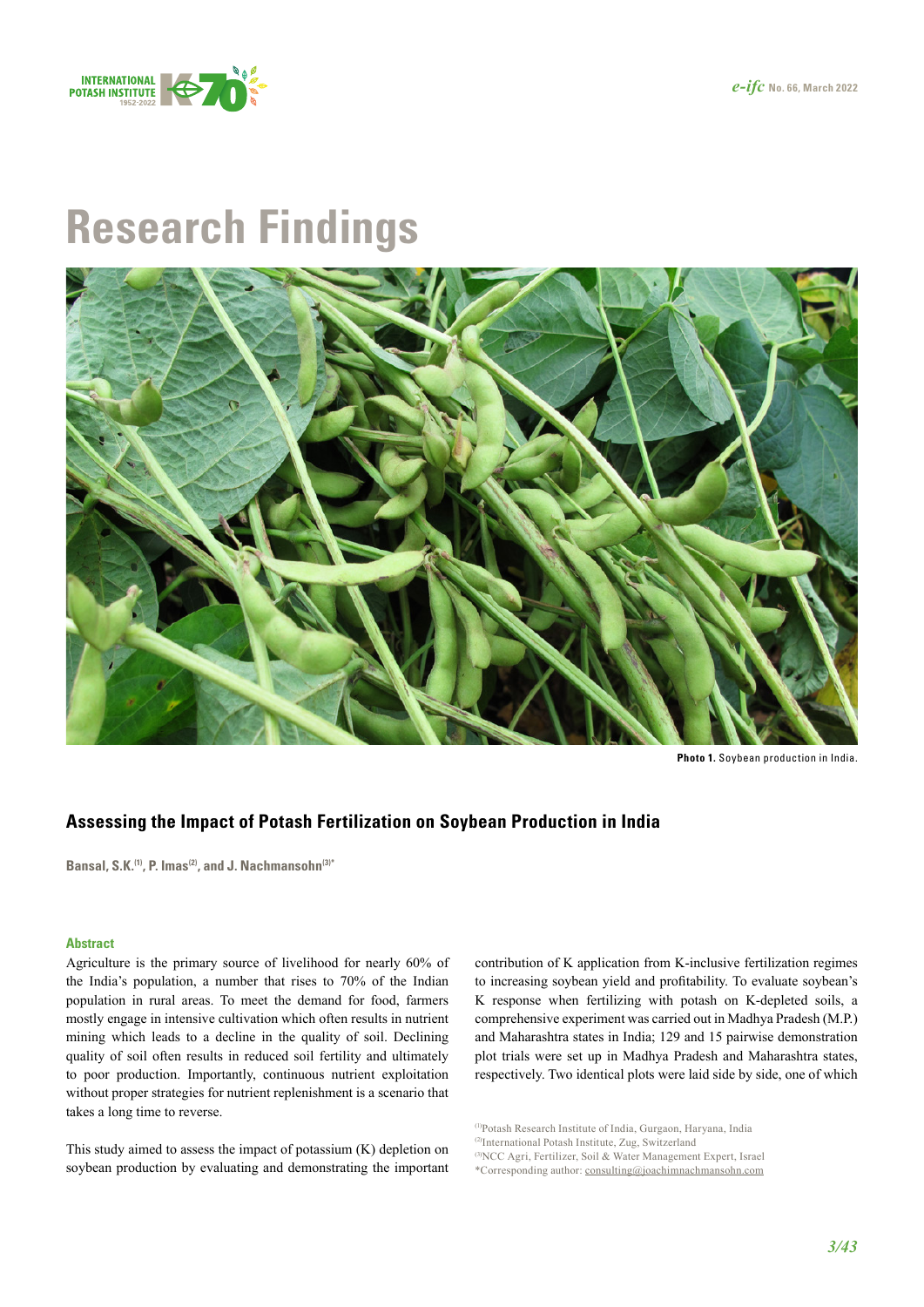was fertilized with additional potash fertilizer. The results showed a significant yield increase from the potash application; the average yield increase was 244 kg ha<sup>-1</sup> or 26% in M.P., and 105 kg ha<sup>-1</sup> or 36% in Maharashtra. This produced an average additional net profit of 6,681 INR ha<sup>-1</sup> and 2,544 INR ha<sup>-1</sup> in M.P. and Maharashtra, respectively. It was concluded that the plant available K in the soil is significantly lower than the plant demand for soybean production in the two states. The K dose employed in the present study can be recommended to soybean farmers in the short-term as a transient means to obtain higher yields and profits. Further research is however recommended to determine appropriate K doses and application practices to ensure balanced crop nutrition and efficient fertilizer use for optimal yields.

*Keywords:* Soybean, potassium, nutrient mining, nutrient depletion, potash, MOP

#### **Introduction**

Soil forms the basis for any crop production activity. However, declining soil fertility is one of the primary factors that directly affect crop productivity. Management of soil fertility is important for the maintenance of sustainable productivity and nutritional security (Prasad and Power, 1997). Fertilizers are important in ensuring soil fertility, productivity, and long-term profitability if used accordingly (FAO, 2005). Imbalanced and incorrect use of fertilizers afflicts nutrient use efficiency and leads to deterioration in soil quality (Wallace, 2008).

Soybean (*Glycine max*) is a major source of vegetable oil, protein, and animal feed. Across India. It is a Kharif crop mostly grown in Madhya Pradesh and Maharashtra, but also in other states. India produces approximately 12 million metric tons of soybeans annually but unreliable rainfall, inadequate irrigation, outdated fertilizer practices, and imbalanced crop nutrition have, in specific instances, resulted in low yields (Chand, 2007; Sharma *et al.*, 1996; Tiwari, 2001).

Soybean requires considerable amounts of potassium for improved yields and quality. In India, soybean farmers use nitrogen and phosphorus fertilizers but not potassium and sulfur (Bhatnagar and Joshi, 1999). The practice of omitting K from the regular fertilization is common and has been a standard practice in the past few decades, especially in soils that are, by definition, classified as "K-rich soils". However, even K-rich soils can be depleted after years of intensive agricultural production. Many studies in the past have shown the importance of potassium in soybean production (Pettigrew, 2008; Yin and Vyn, 2003; Bhangoo and Albritton, 1972). However, it is well known that results from highly controlled studies do not necessarily translate into direct recommendations, especially in smallholder agriculture with sub-optimal practices overall, and where the producers have relatively low investment capacity. This study aims to report a positive soybean response to applied K in vertisols

| Table 1. Soil conditions. |       |  |  |  |  |
|---------------------------|-------|--|--|--|--|
| pH                        | 5.1   |  |  |  |  |
| CaCO <sub>3</sub>         | $0\%$ |  |  |  |  |
| Sand                      | 58%   |  |  |  |  |
| Clay                      | 18%   |  |  |  |  |
| Silt                      | 24%   |  |  |  |  |



**Map 1.** Map of the study sites in India. Source: [Google Earth.](https://www.google.co.uk/maps/place/Ujjain,+Madhya+Pradesh,+India/@23.1729973,75.748242,12.42z/data=!4m13!1m7!3m6!1s0x39637469de00ff23:0x7f82abdf7899d412!2sUjjain,+Madhya+Pradesh,+India!3b1!8m2!3d23.1764665!4d75.7885163!3m4!1s0x39637469de00ff23:0x7f82abdf7899d412!8m2!3d23.1764665!4d75.7885163)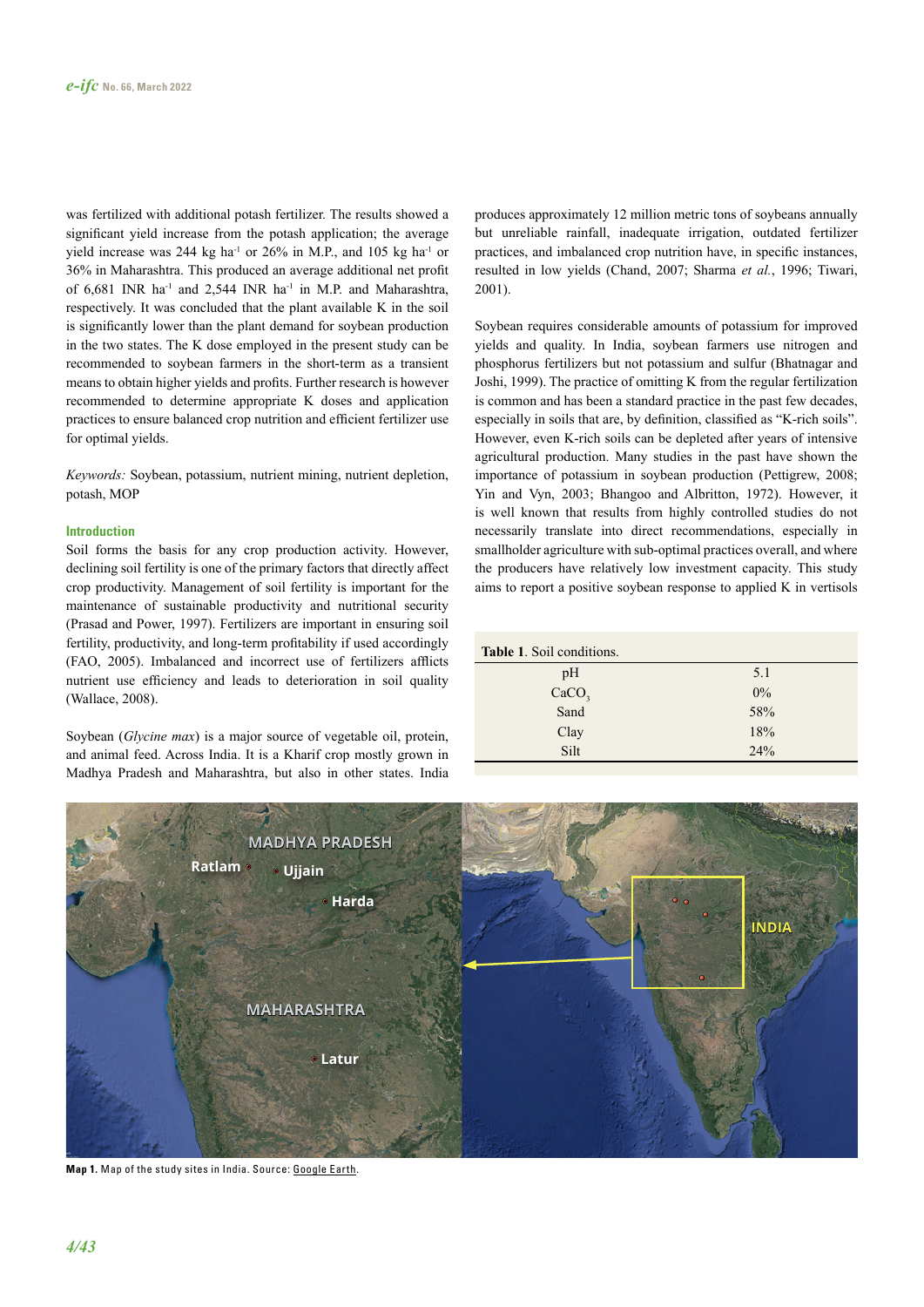in India, which are considered to be rich in potassium (Singh and Wanjari, 2012; Dwivedi *et al.*, 2007; Chen *et al.*, 2000).

The objective of this study is to evaluate the response of soybean to potash (MOP, KCl) application and to raise awareness among smallholder farmers of the importance of K fertilization in soybean production.

#### **Materials and methods**

The study was carried out in India in the states of Madhya Pradesh (M.P.) and Maharashtra. The trials were conducted in farmer fields in five different districts: Harda (9 plots), Mandsaur (47 plots), Ratlam (38 plots), Ujjain (35 plots), and Latur (15 plots) (Map 1).

Each study site consisted of two plots (0.4 ha each) laying side by side, one for each treatment. In Maharashtra, all plots were irrigated 1-3 times during the season, while in M.P. only plots in the district of Harda were irrigated. The improved soybean varieties recommended for each of the areas were used and all recommended agronomic practices were followed.

The study consisted of 2 treatments (Table 2) at each site:

- Treatment 1 (T1): common fertilizer practices where urea, DAP, and manure were applied, and
- Treatment 2 (T2): included MOP in addition to the common practice.

However, the local fertilizer practices varied between the districts as well as the states: the fertilizer regime was more extensive in M.P. compared to that of Maharashtra, not only in terms of NPK-dosage, but also in that farmyard manure (FYM) was only utilized in the state of Maharashtra. The dose of FYM was not researcher-managed in this study and was based on the availability of manure and farmers' usual practices. This way, the present study is able to evaluate if MOP application is beneficial without optimization of manure application, and regardless of farmer's current manure practices.

The statistical analysis was performed using pairwise T-tests (paired two samples for the mean). Additionally, ANOVA-test was used when comparing more than two groups or statistical populations. When comparing only two groups or statistical populations, another kind of T-test was used, as they had different sample sizes (two-sample assuming unequal variance). Linear regression was performed to understand the relationship between two variables. In all tests the confidence level of 0.95.

#### **Results**

The average yield of the plots which used MOP was higher than that of the plots which did not use MOP (Fig. 1). The average yield of the control plots with no MOP was 880.6 kg ha<sup>-1</sup> with a standard error of 27.8. Soybean plants responded to the use of MOP with an average yield of 113.3 kg ha<sup>-1</sup> and a standard error of 34.8. Through statistical tests, it was confirmed that the difference between the average control yield and average +K yield of 232.7 kg ha<sup>-1</sup> was significant. It can therefore be concluded that use of MOP had a considerable and verifiable effect on average soybean yield.

Average soybean yields in the control and +K plots differed between the two states (Fig. 2). The average yield of the control plots in Maharashtra was 298.7 kg ha<sup>-1</sup>, while in Madhya Pradesh it was 950.5 kg ha-1. In the +K plots with MOP, these increased to 403.3 kg ha<sup>-1</sup> and 1,198.5 kg ha<sup>-1</sup> for Maharashtra and Madhya Pradesh, respectively.

| <b>Table 2.</b> I critizer treatment in the soybean defile plot that's in ividuiya I fadesh and ividitatashtra. |           |                                               |                      |                              |                      |  |  |
|-----------------------------------------------------------------------------------------------------------------|-----------|-----------------------------------------------|----------------------|------------------------------|----------------------|--|--|
|                                                                                                                 |           | Fertilizer source                             |                      |                              |                      |  |  |
| District                                                                                                        | Treatment | N<br>from $urea + DAP$                        | $P_2O_5$<br>from DAP | K <sub>2</sub> O<br>from MOP | FYM <sup>b</sup>     |  |  |
|                                                                                                                 |           | -kg ha <sup>-1</sup> ------------------------ |                      |                              | $t$ ha <sup>-1</sup> |  |  |
| Harda district                                                                                                  | $-K(T1)$  | 50                                            | 60                   | $\theta$                     |                      |  |  |
|                                                                                                                 | $+K(T2)$  | 50                                            | 60                   | 40                           |                      |  |  |
| Other districts <sup>a</sup>                                                                                    | $-K(T1)$  | 25                                            | 60                   | $\theta$                     |                      |  |  |
|                                                                                                                 | $+K(T2)$  | 25                                            | 60                   | 75                           |                      |  |  |
| Maharashtra                                                                                                     | $-K(T1)$  | 50                                            | 75                   | $\mathbf{0}$                 | $1 - 3$              |  |  |
|                                                                                                                 | $+K(T2)$  | 50                                            | 75                   | 50                           | $1 - 3$              |  |  |

**Table 2**. Fertilizer treatment in the soybean demo plot trials in Madhya Pradesh and Maharashtra.

Comparison of the T1 and T2 treatments with regards to +K or -K in the fertilizer regime.

a The three districts of Mandsaur, Ratlam, and Ujjain.

<sup>b</sup> FYM (Farmyard manure) was derived from different kinds of domesticated animals depending on location and production. While the dose varied between the farms under this study, the dose and procedure were the same between each treatment and control plot.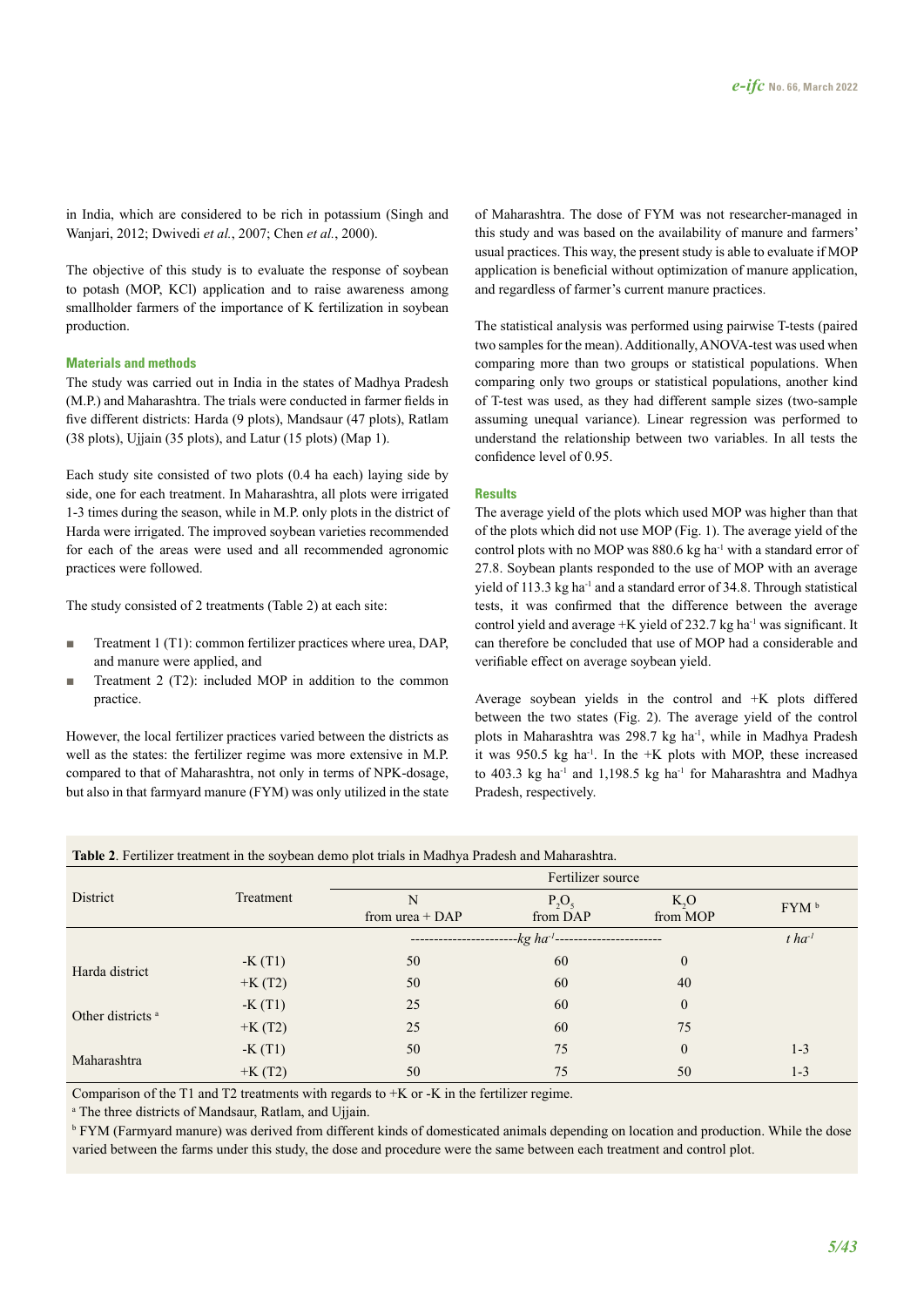





**Fig. 2.** Average soybean yield by treatment and state.



**Fig. 3.** All trial yield increases in order of magnitude and by state.



**Fig. 4.** Soybean average yield by treatment and district (Madhya Pradesh).



**Fig. 5.** Soybean average absolute yield increases by district (Madhya Pradesh).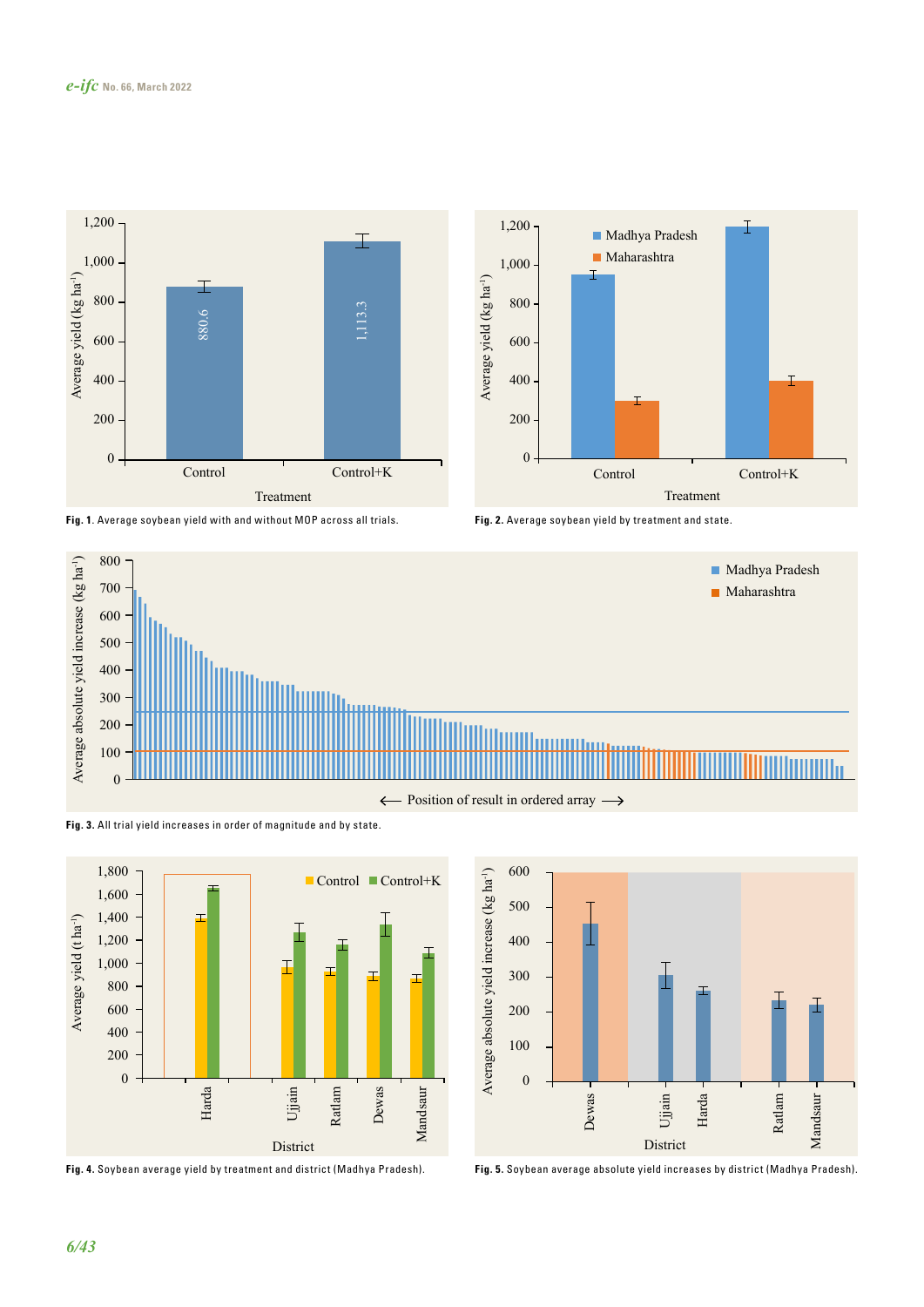

**Fig. 6.** Absolute yield increase distributions by district and state.

The differences in average yields by state extended to the average absolute yield increases in the two respective states (Fig. 3). The average absolute yield increase in Madhya Pradesh was 248.1 kg ha-1, and in Maharashtra 104.7 kg ha-1. The significance of this difference was confirmed with statistical tests leading to the conclusion that the effects of MOP were more profound in Madhya Pradesh than in Maharashtra. The trend in the difference between average absolute yield increase by state corresponded to the trend in the difference between average yield in the control plots, with a higher average absolute yield increase in Madhya Pradesh corresponding with a higher average yield in the control plots.

The average control and +K yields were highest in the district of Harda in Madhya Pradesh (Fig. 4). The average control yield in Harda was 1,392.0 kg ha<sup>-1</sup>, and the average  $+K$  yield was 1,653.8 kg ha<sup>-1</sup>.

The differences between these average yields and their counterparts in other districts were statistically significant and were the only average yields to be so as a function of district.

Use of MOP had a beneficial impact on average yield across all districts of Madhya Pradesh, with statistical tests finding that the differences between average yields in control and +K treatments as a function of district were significant in all cases. Fig. 5 shows the range of average absolute yield increases as a function of district in Madhya Pradesh. The values ranged from 221.2 kg ha<sup>-1</sup> in the district of Mandsaur up to 452.8 kg ha-1 in Dewas. The Dewas average was statistically higher than those of the two lowest average absolute yield increases (Ratlam and Mandsaur); the two lowest also being statistically the same.



**Fig. 7.** Soybean absolute yield increase distribution by district in Madhya Pradesh.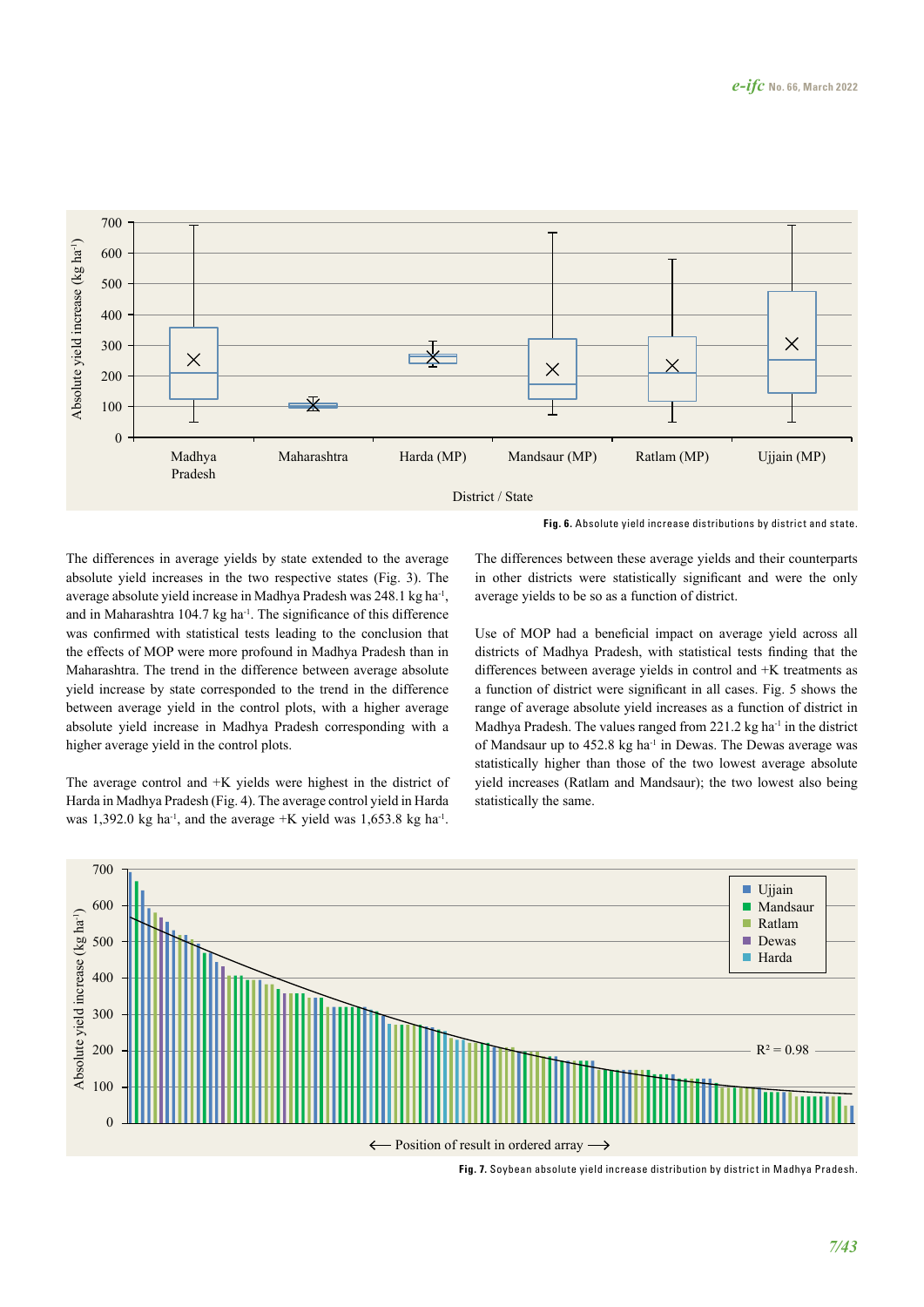

**Fig. 8.** Soybean absolute yield increase distribution by village in Maharashtra.

The distribution of absolute yield increases differed across the districts of Mandsaur, Ratlam, and Ujjain (Fig. 6). In Mandsaur, the minimum and maximum values were 74.1 kg ha<sup>-1</sup> and 666.9 kg ha<sup>-1</sup> respectively, giving a range of 592.8 kg ha<sup>-1</sup>. In Ratlam and Ujjain, these ranges were 531.1 kg ha<sup>-1</sup> and 642.2 kg ha<sup>-1</sup>, respectively. In Harda, the range was much smaller (84.0 kg ha<sup>-1</sup>). Ujjain had the highest maximum absolute yield increase, as well as the highest upper quartile, giving the district the highest mean and the highest response distribution.

There were differences in absolute yield increase data distributions between the states. In Madhya Pradesh, the data followed a linear distribution except for the highest and lowest responses (Fig. 7). Across the data set as a whole, the distribution followed a 2nd order polynomial, suggesting that two factors influenced the performance of MOP measured in absolute terms. In Maharashtra the distribution was different; it was uniform, with only a slight distribution slope (Fig. 8), which is also illustrated by the close proximity of the whole boxplot distribution to the average value, as well as the absence of outliers (Fig. 6). The distribution also followed a linear pattern suggestive of a single factor influencing MOP measured in absolute terms.

The average soybean control yield was highest in 2014 at 1,078.7 kg ha<sup>-1</sup> and lowest in 2015 at 851.5 kg ha<sup>-1</sup> (Fig. 9). The average control yields from 2015 and 2016 were statistically the same. The use of MOP had a beneficial impact on average yields across all years in Madhya Pradesh, with statistical tests finding that





**Fig. 9.** Soybean average yield by treatment and year (Madhya Pradesh). **Fig. 10.** Soybean average absolute yield increases by year (Madhya Pradesh).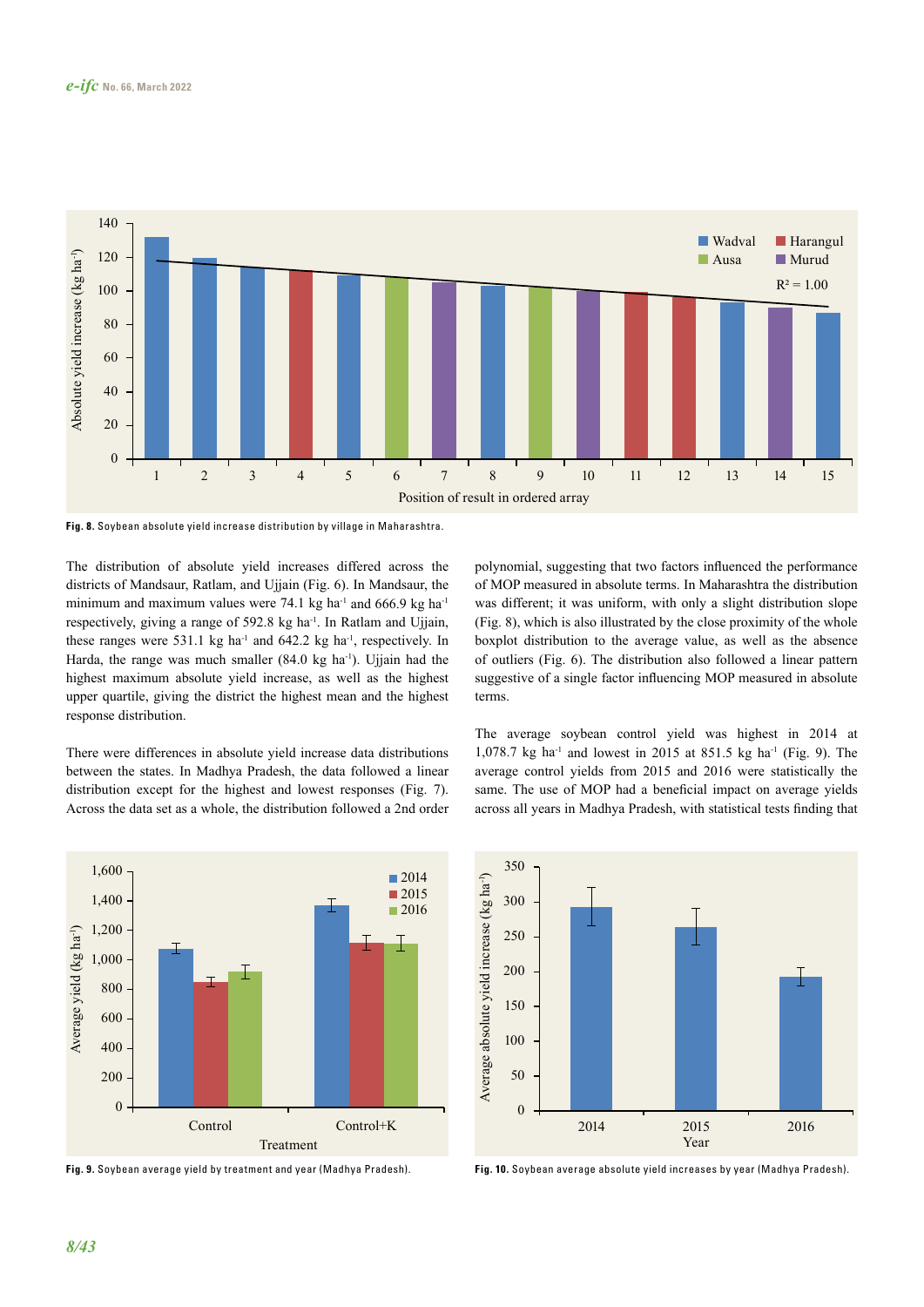### **Table 3**. Cost benefit analysis.

|                  | Madhya Pradesh | Maharashtra | Unit                   |
|------------------|----------------|-------------|------------------------|
| Increase         | 26.5           | 36.4        | $\frac{0}{0}$          |
| Price of product | $27.5 - 35.0$  | 32          | $INR$ $kg^{-1}$        |
| Yield increase   | 248.1          | 104.7       | $kg$ ha <sup>-1</sup>  |
| Profit increase  | 7,896.0        | 3,349.3     | INR $ha^{-1}$          |
| Cost of MOP      | 1,216.8        | 800.0       | $INR$ ha <sup>-1</sup> |
| Net profit       | 6,679.3        | 2,549.3     | $INR$ ha <sup>-1</sup> |
| B:C ratio        | 5.9:1          | 3.2         |                        |
|                  |                |             |                        |

the differences between average control and average +K yields as a function of year were significant in all cases. However, there was variation in the extent to which MOP increased average yields (Fig. 10). The average absolute yield increases of 2014 were statistically the same, but both were higher than that of 2016. This correlated, to some extent, with average control yields by year.

In Maharashtra, absolute yield increase was directly proportional to control yield in all trials, with an  $\mathbb{R}^2$  value of 1.00 where 1.00 equals a direct and exact correlation (Fig. 11). This meant that MOP performance measured in absolute terms was highest in trials where yields in control plots were

highest. Conversely, relative yield increase was inversely correlated to control yield using a 2nd order polynomial fit. This meant that in relative terms, MOP performance was less pronounced in trials with higher control yields. The presence of a 2nd order fit corresponds to the role of both varying control yield and varying absolute yield increase in the calculation of relative yield increase. This also means that at very high control yields, use of MOP will reach a maximum in its effects when measured in relative terms (at 27.5%).

Additional net profit of 7,896.0 INR ha-1 and 3,349.3 INR ha-1 were recorded in Madhya Pradesh and Maharashtra, respectively (Table 3). This was as a function of average



**Fig. 11.** Relationships between control yield and MOP performance (Maharashtra). average control yields and average MOP

yield increases of 248.1 and 104.7 kg ha<sup>-1</sup> respectively. This corresponded to an average benefit cost ratio of 5.9:1 and 3.2:1 as a function of local MOP input costs of 1,216.8 INR ha-1 and 800.0 INR ha-1 based on local and up-to-date market prices of crop product.

#### **Discussion**

The results unequivocally show that soybean yield was significantly increased by potassium application when compared to the control treatment. Results clearly demonstrate the potential for increasing soybean yields in this region by augmenting existing fertilizer regimes with MOP.

The results have also shown variability in the response to MOP by location. For example, the average MOP response in Maharashtra (104.7 kg ha $^{-1}$ ) was much lower than that of Madhya Pradesh  $(248.1 \text{ kg} \text{ ha}^{-1})$ , and the difference was statistically significant. Notably, the average control yield in Maharashtra (298.7 kg ha<sup>-1</sup>) was also considerably lower than that of Madhya Pradesh (950.5 kg ha $^{-1}$ ), a difference which is statistically significant. The trend in the average MOP response by state therefore followed that of the average control yields.

Soil characteristics in the trial areas in the two states studied are very similar. The soil type is the same across the region, and as are other characteristics including sand:clay ratio and pH. The stark differences in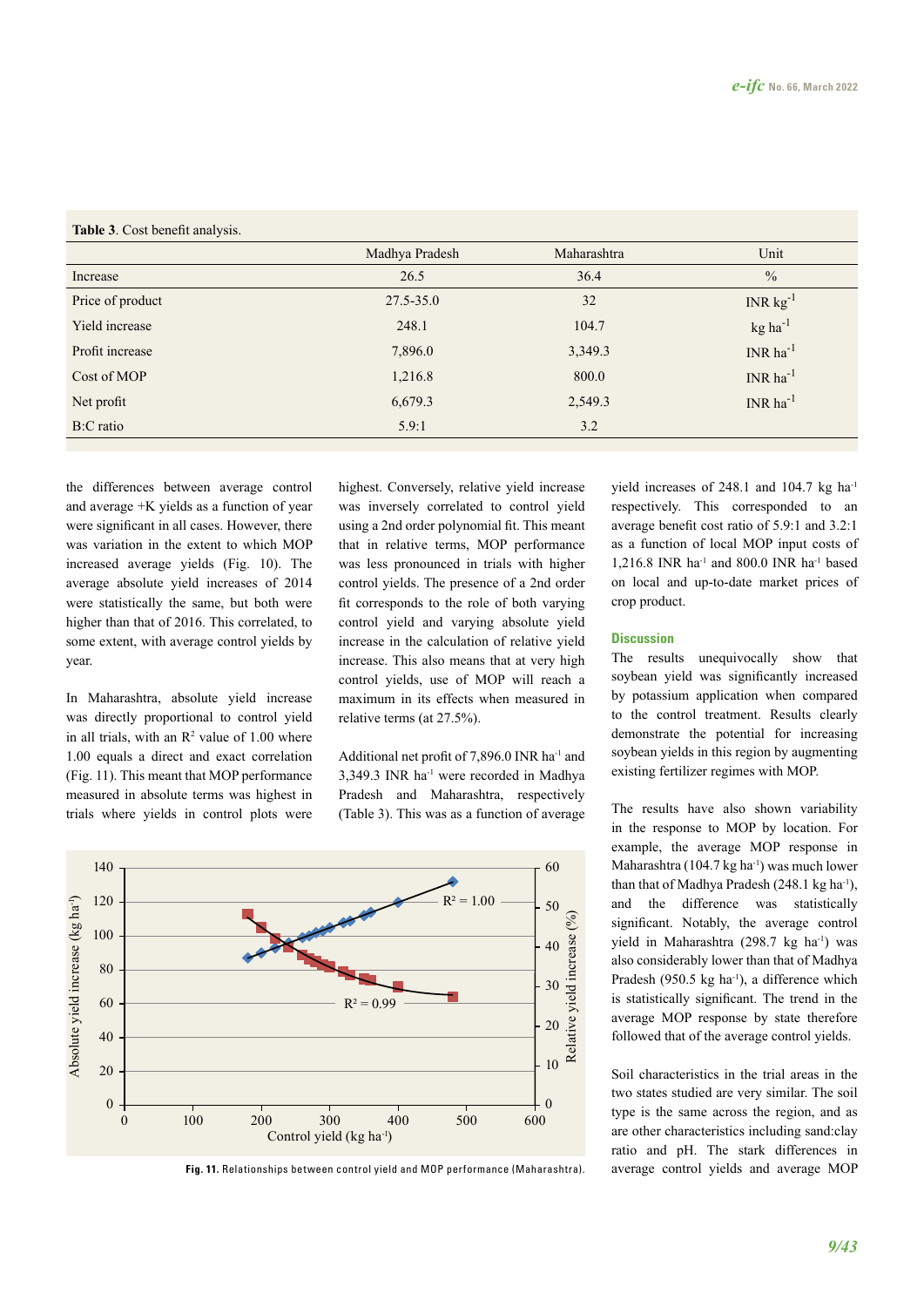response cannot therefore be explained by examining the differences in these factors. The main notable difference, with respect to the conditions between the states, is growth period. All trials in Madhya Pradesh were planted and harvested between June and October respectively. This is the recommended growth period for soybean in this region, with the optimal sowing dates being the last two weeks of June and the ideal harvest date being before the end of October. It is also the period which receives the annual monsoon rains in July. In Maharashtra, trials were planted in mid-August and harvested in mid-November. As a result, rainfall was minimal to the extent that seven out of 10 trials were affected by drought. It is known that soybean yields fall the later in the season the plants are sown and harvested (Nath *et al.*, 2017). This is owing to the less favourable climatic conditions typical of the latter part of the season. This research has confirmed this and has also shown that this dynamic limits the extent to which MOP can increase soybean yields.

Average control yields and MOP performance also varied between districts within Madhya Pradesh. Spatial factors relating to soil did not vary between any of these districts. The statistical tests found that the average control yield of only one district (Harda) was different to those of the other districts. Two factors differed between the trials in Harda and those of all other districts except Hoshangabad. These factors were application of one irrigation, and nitrogen dosing rate. In Harda and Hoshangabad plots received one irrigation, whilst in all other districts plots were rainfed only. Likewise, in Harda and Hoshangabad the nitrogen dosing rate was  $50 \text{ kg}$  ha<sup>-1</sup> in all trials whilst in all other districts in Madhya Pradesh the dosing rate was 25 kg ha-1.

Climatic factors such as rainfall and temperature were comparable across the trials. Notably, the average control yields of the two trials in Hoshangabad were very high compared to the study average  $(1,470 \text{ kg} \text{ ha}^{-1} \text{ versus } 950.5 \text{ kg} \text{ ha}^{-1})$ . These higher control yields in Harda and Hoshangabad could therefore be due either to irrigation, higher nitrogen dosing rate or both. It was confirmed through tests that the difference between the average control yield of the trials in Harda and Hoshangabad and that of other districts was significant.

It is possible to explore the effects of irrigation by examining the trials in Maharashtra. In these trials, all plots received irrigation. The number of irrigations in Maharashtra varied between one and three. Applying irrigation in crop production is expected to have a significant impact on crop yields (Adebayo *et al.*, 2018). However, the statistical tests found that the number of irrigations did not influence control yield (or MOP performance). Furthermore, the average yield in Maharashtra was sizably lower than that of Madhya Pradesh where only 7% of trials received irrigation. This leads to the conclusion that the higher average control yield in Harda (and Hoshangabad) was due to a doubling of the nitrogen dosing rate from 25 to 50 kg ha<sup>-1</sup>. This same higher dosing rate was also used in all trials of Maharashtra.

However, the later planting of the crops in Maharashtra may have precluded full use of the extra nitrogen applied.

Unlike the differences in MOP performance by state, the differences in MOP performance by district within Madhya Pradesh did not correspond with the differences in average control yields. The only average control yield by district in Madhya Pradesh shown to be statistically higher than those of other districts was that of Dewas. This shows that irrespective of factors such as nitrogen dosing rate and its influence on control yields, in certain instances there is an extremely high response to the use of MOP. This has not been linked to control yields within Madhya Pradesh. Given the similarity in conditions within Madhya Pradesh (i.e., soil type, growth period, rainfall, and temperature), it leads to the conclusion that another factor is behind the variability in MOP response within Madhya Pradesh. It is known that levels of K in soils in India vary considerably between different parts of the country (Hasan, 2002). Such variations in MOP response amidst similarity in other key factors leads to the conclusion that availability of K in the soils varies considerably between the parts of Madhya Pradesh included in this study.

In the year the trials took place in Dewas, very heavy rainfall preceded the planting season (rainfall departures of +1,500% in April of 2015). High rainfall preceding the planting season could therefore have provided the soil moisture necessary for better MOP performance, by lifting limits to growth and facilitating full use of K from the addition of MOP. Observing absolute yield increases as a function of both year and district, there is a clear correlation between heavy rainfall in excess of that expected (i.e., rainfall departures) and MOP performance. Soil condition – particularly soil moisture – may therefore also play a role in MOP performance, as well as natural availability of K in soils. The role of two factors in MOP performance would also align with the absolute yield increase distributions from Fig. 7. The distribution followed a 2nd order polynomial rather than a linear regression, indicating that more than one factor influenced MOP performance within Madhya Pradesh.

It was found that both average control yields and average absolute yield increases differed as a function of year. Observing rainfall patterns during the growing season (i.e., June to October) it is clear that the optimum control yields were achieved when average monthly rainfall was closest to the ideal amount of rainfall recommended for soybean growing in this region (80 cm of rainfall per month). This was also the year when MOP performance was highest (2014). This leads to the conclusion that MOP is most effective when rainfall is adequate but not excessive.

Average absolute yield increases as a function of cultivar were linearly proportional to average T1 (control) yields. This means that cultivars which offer higher T1 yields will result in greater yield increases for the same amount of MOP. Use of cultivar is a poignant topic within soybean production in India, with members of the sector